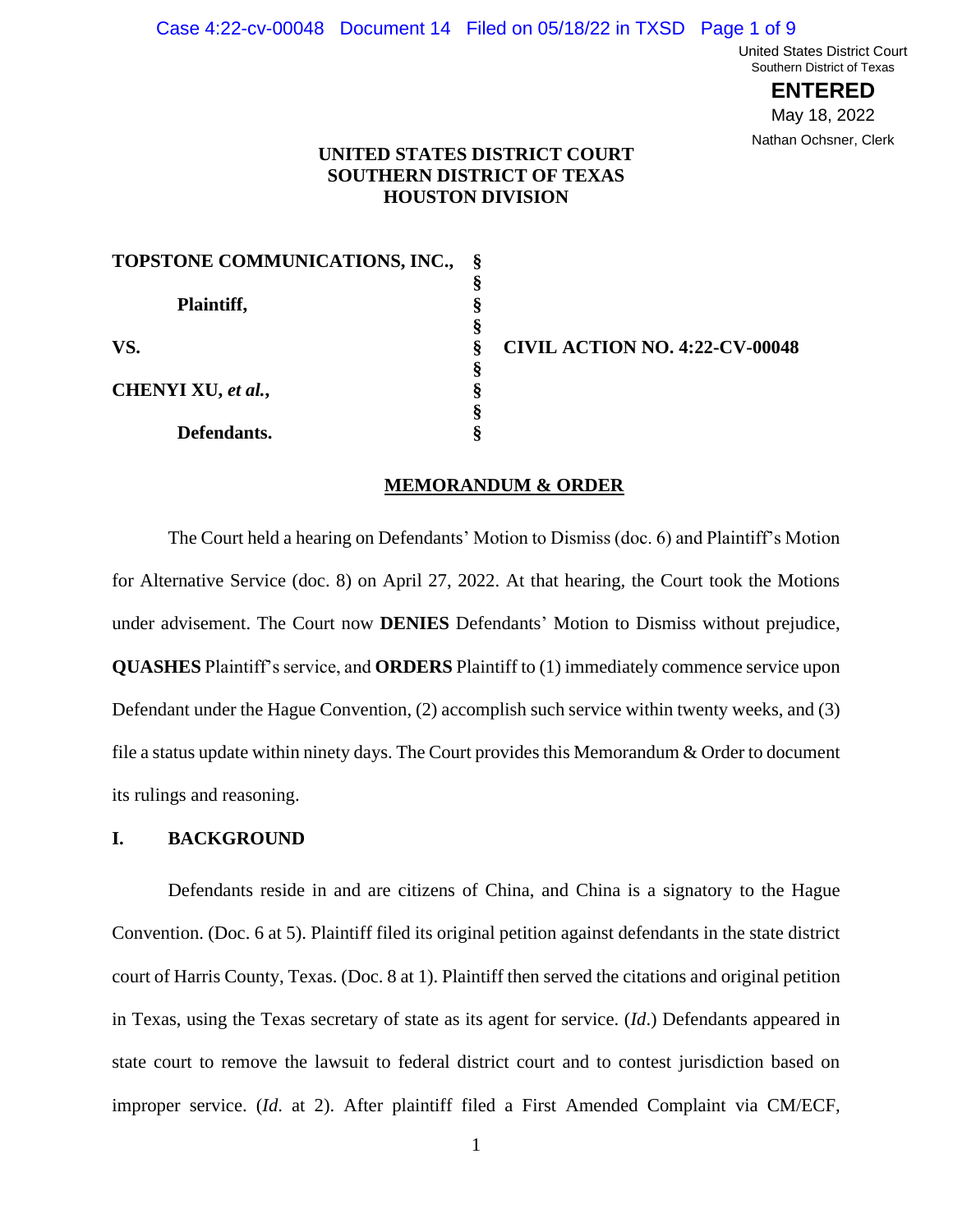### Case 4:22-cv-00048 Document 14 Filed on 05/18/22 in TXSD Page 2 of 9

defendants filed their Motion to Dismiss. (Doc. 9 at 2, n. 1). Plaintiff countered with its Motion for Alternative Service via email. (Doc. 8).

### **II. LEGAL STANDARD**

District courts "cannot exercise jurisdiction over a defendant [who] has not been served properly." *J.O. Alvarez, Inc. v. Rainbow Textiles, Inc.,* 168 F.R.D. 201, 203 (S.D.Tex.1996); *see also Murphy Bros., Inc. v. Michetti Pipe Stringing, Inc*., 526 U.S. 344, 350, (1999) ("In the absence of service of process (or waiver of service by a defendant), a court ordinarily may not exercise power over a party the complaint names as defendant."). "When service of process is challenged, the party on whose behalf it is made must bear the burden of establishing its validity." *Naranjo v. Univ. Surety of Am*., 679 F.Supp.2d 787, 795–96 (S.D. Tex. 2010) (quoting *Aetna Bus. Credit Inc. v. Universal Décor and Interior Design*, 635 F.2d 434, 435 (5th Cir. 2009)) (internal quotation marks omitted). Actual notice of the claim is insufficient. *Bell v. Holloway*, 2007 WL 4613029, at \*2 (S.D. Tex. 2001) (citing *McGuire v. Sigma Coatings, Inc.*, 48 F.3d 902, 907 (5th Cir. 1995)).

Federal Rule of Civil Procedure 12(b)(5) authorizes the dismissal of an action for insufficient service of process. A district court has broad discretion either to dismiss a case for improper service of process or to quash service and grant the plaintiff time in which to serve a defendant properly. *Brown v. Mississippi Cooperative Extension Serv*., 89 F. App'x 437, 439 (5th Cir. 2004).

Because the United States and China are both signatories to the Hague Convention, the Convention specifies the means by which plaintiff must serve foreign entities located in China. The Supreme Court has directed that "compliance with the Convention is mandatory in all cases to which it applies." *Volkswagenwerk Aktiengesellschaft v. Schlunk,* 486 U.S. 694, 705 (1988).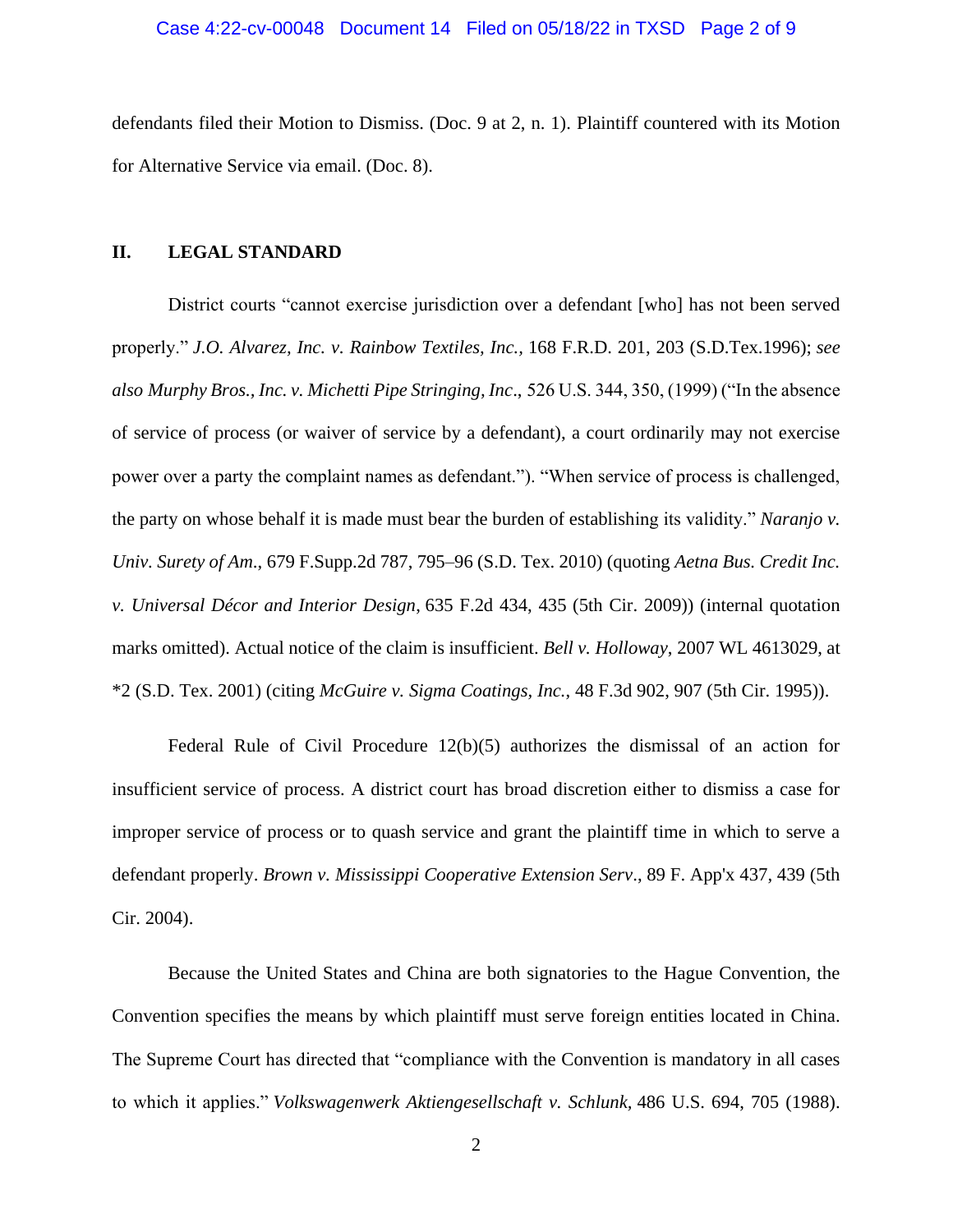### Case 4:22-cv-00048 Document 14 Filed on 05/18/22 in TXSD Page 3 of 9

However, service of process on a foreign defendant in compliance with the Convention is mandatory only "if the method of serving process involves the transmittal of documents abroad." *Sheets v. Yamaha Motors Corp[*., *U.S.A*., 891 F.2d 533, 537 (5th Cir. 1990). The Convention does not specify the circumstances in which there is "occasion to transmit" a complaint "for service abroad." *Schlunk,* 486 U.S. at 700. Therefore, courts must ". . . refer to the internal law of the forum state . . . if the internal law of the forum state defines the applicable method of serving process as requiring the transmittal of documents abroad, then the Hague Service Convention applies." *Id*.

Under the Texas Business Organizations Code, corporations have a duty to maintain a registered agent on whom may be served any process, notice or demand required or permitted by law to be served on an entity. Tex. Bus. Orgs. Code Ann. § § 5.201–202. If a foreign filing entity transacts business without being registered as required by Chapter 9 of the code, the Texas secretary of state serves as the agent for service of process, notice or demand. *Id.* at § 5.251. After service in compliance with § 5.252, the secretary of state immediately sends one of the copies of the process, notice or demand to the named entity by certified mail, return receipt requested. *Id.* at § 5.253.

### **III. DISCUSSION**

## **A. The Hague Convention applies to this case.**

Plaintiff claims that, when it commenced its state court lawsuit, it effected valid substitute service on defendants Xu and ZCTT by serving the Texas secretary of state. While it is true that substitute service can be effected when required documents are delivered to the Texas secretary of state, a court does not acquire jurisdiction of a matter until the secretary of state forwards the documents to the defendant. *Kim v. Frank Mohn,* 909 F.Supp. 474, 479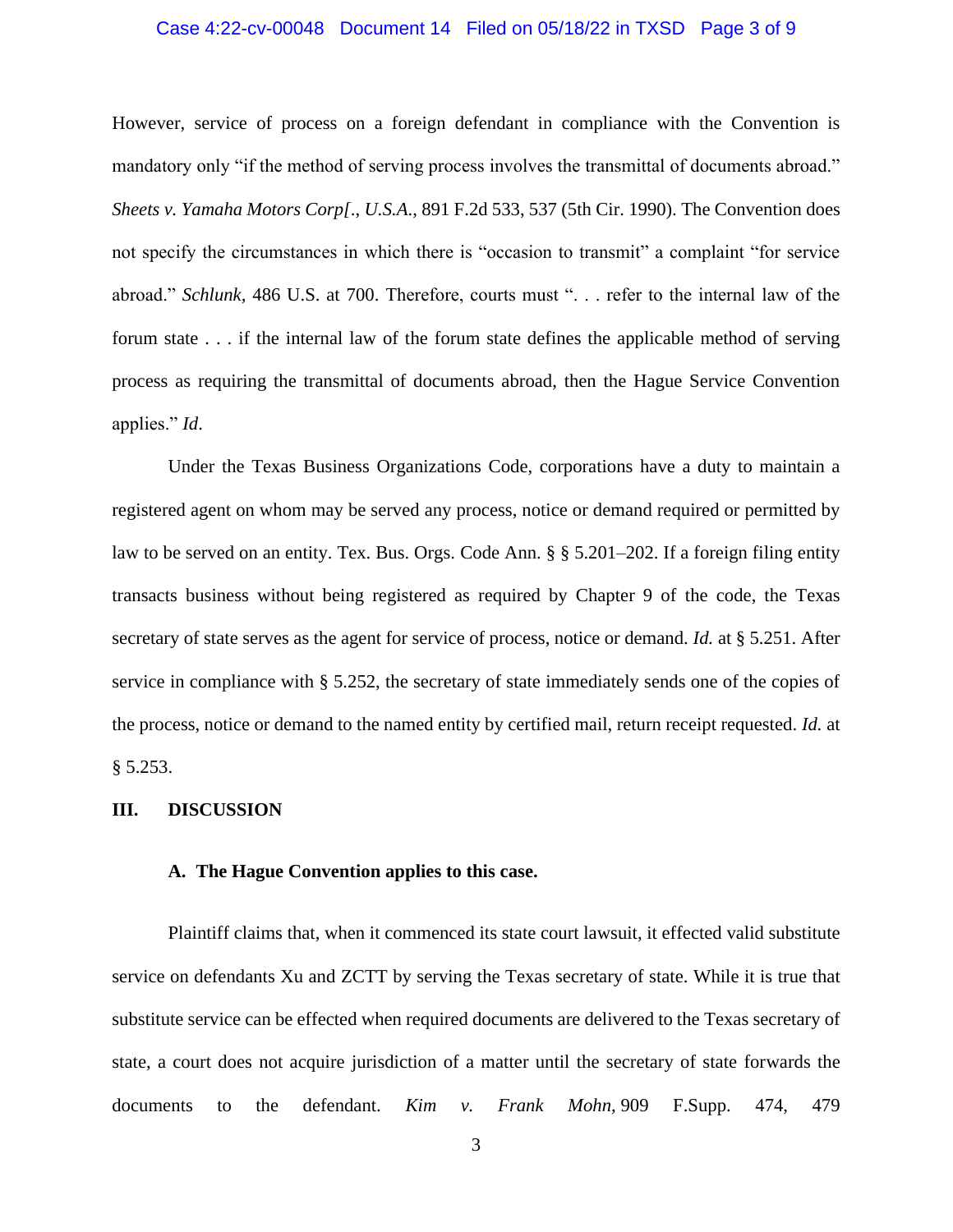(S.D.Tex.1995) (citing *Whitney v. L & L Realty Corp.,* 500 S.W.2d 94 (Tex.1974); *Roberts v. Niekerk,* 730 S.W.2d 341 (Tex. Ct. App.-Dallas 1987, writ ref 'd n.r.e.)). Effecting service of process on the defendant without invoking the jurisdiction of the court and giving notice to the defendant would be meaningless. "The purpose of the citation is to give the court proper jurisdiction over the parties and to provide notice to the defendant that he has been sued...." *Aavid Thermal Technologies of Texas v. Iriving Independent School District,* 68 S.W.3d 707, 710 (Tex. App.-Dallas 2001, no pet.). "Citation serves the purposes of giving the court jurisdiction over the defendant, satisfying due process requirements, and giving the defendant an adequate opportunity to appear and defend." *El Paso Independent School District v. Alspini,* 315 S.W.3d 144, 149 (Tex. App.-El Paso 2010, no pet.).

"Service of process is achieved when the citation and a copy of the petition are delivered to the defendant, or the defendant is given notice of the suit through another authorized means." *" El Paso Independent School District v. Alspini,* 315 S.W.3d 144, 149 (Tex.App.-El Paso 2010, no pet.);*see also Texas Inspection Services, Inc. v. Melville,* 616 S.W.2d 253 (Tex.Civ.App.- Hous. [1st Dist.] 1981, no writ) (substituted service on secretary of state complete when secretary forwards documents to defendant). The Texas secretary of state must send copies of the documents to China in order for defendants to have notice of the lawsuit and for the court to have jurisdiction over them. Therefore, "the method of serving process involves the transmittal of documents abroad," and the Hague convention applies. *Sheets,* 891 F.2d at 537.

Plaintiff argues that defendants dispensed with service of the original petition when they appeared in state court to file their notice of removal. However, it is axiomatic that only a general appearance by defendants results in a waiver of defect in the manner of service. *Knox v. Summers*, 7 U.S. 496, 497 (1806). The Fifth Circuit holds, "[i]n determining whether conduct is sufficient to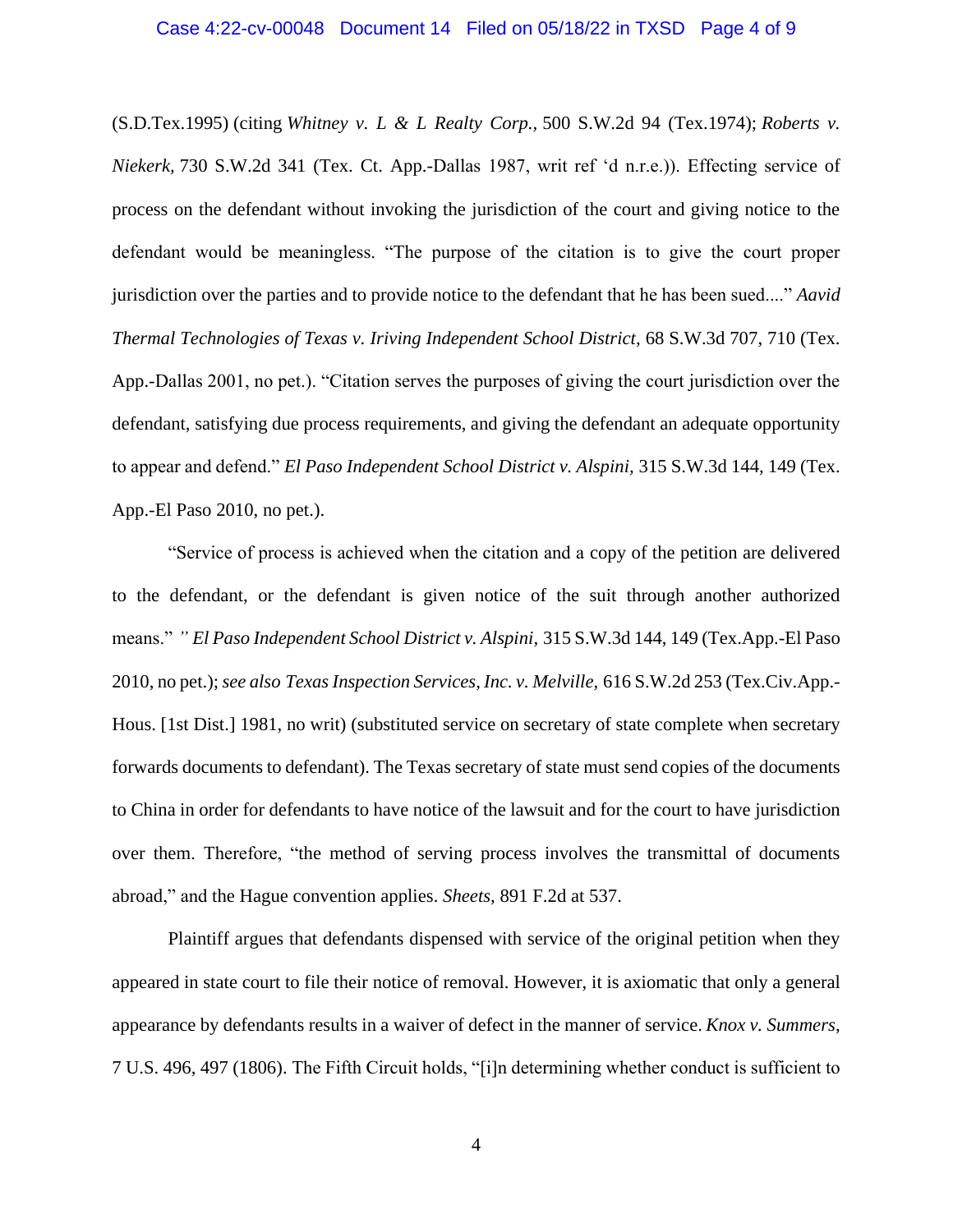### Case 4:22-cv-00048 Document 14 Filed on 05/18/22 in TXSD Page 5 of 9

be considered a general appearance, the focus is on affirmative action that impliedly recognizes the court's jurisdiction over the parties." *Maiz v. Virani*, 311 F.3d 334, 340 (5th Cir. 2002) (citing *Jones v. Sheehan, Young, & Culp, P.C.,* 82 F.3d 1334, 1340–41 (5th Cir.1996). A petition for removal does not amount to a general appearance. *Gen. Inv. Co. v. Lake Shore & M.S. Ry. Co.,* 260 U.S. 261, 268 (1922). Therefore, defendants' appearance in state court to remove the matter does not constitute waiver of defect in the manner of service.

### **B. The Hague Convention does not permit service via CM/ECF or email.**

Plaintiff next asserts that its First Amended Complaint, docketed on CM/ECF, constituted effective service upon defendants' counsel. Plaintiff moves the court in the alternative to allow alternative service upon defendants by emailing the First Amended Complaint to defense counsel. The Court addresses each argument in turn.

#### **1. CM/ECF**

Plaintiff correctly points out that service in a post–removal federal case is governed by the Federal Rules of Civil Procedure. *See Perez*, 2006 WL 1788182, at \*2; Fed. R. Civ. P. 81(c)(1). Therefore, plaintiff's next attempt at service will need to comply with Rule 4(f), which governs service on foreign defendants. Fed. R. Civ. P. 4(f). That Rule authorizes the following three methods of service:

> (1) by any internationally agreed means of service that is reasonably calculated to give notice, such as those authorized by the Hague Convention on the Service Abroad of Judicial and Extrajudicial Documents; (2) if there is no internationally agreed means, or if an international agreement allows but does not specify other means, by a method that is reasonably calculated to give notice[;] ... or (3) by other means not prohibited by international agreement, as the court orders.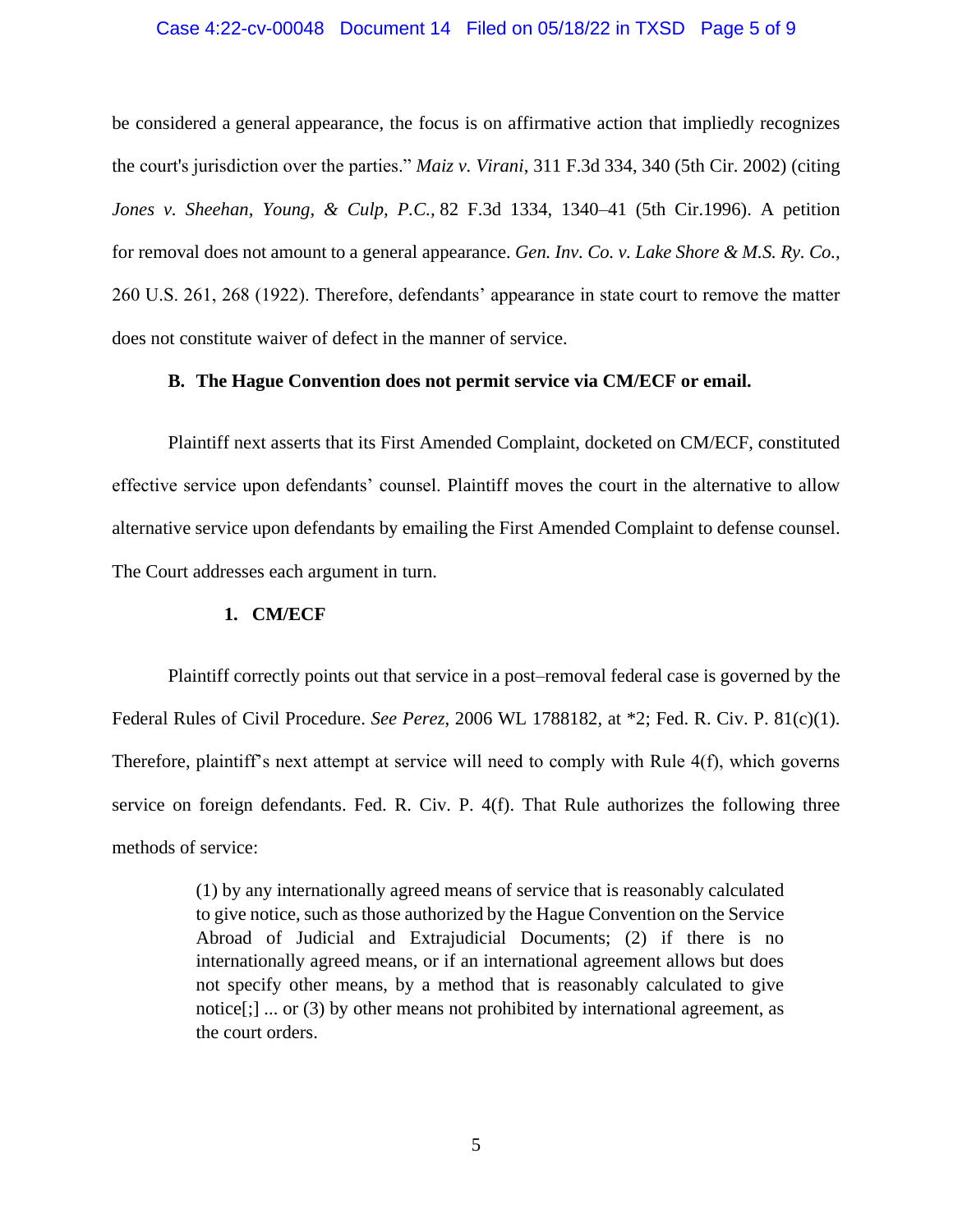#### Case 4:22-cv-00048 Document 14 Filed on 05/18/22 in TXSD Page 6 of 9

Fed. R. Civ. P.  $4(f)(1)$ –(3). The first part of the rule "gives effect to the Hague Convention"; the second "provides options to the party serving process when internationally agreed process methods are not intended to be exclusive or when no international agreement is applicable, as would be true, for example, when service is to be made in a nation that is not a signatory to the Hague Convention"; and the third "serves as a safety valve for unanticipated situations." *Prem Sales, LLC v. Guangdong Chigo Heating & Ventilation Equip. Co.,* 494 F. Supp. 3d 404, 418 (N.D. Tex. 2020) (citing 4B Charles A. Wright, Arthur R. Miller & Adam N. Steinman, *Federal Practice and Procedure* § 1133 (4th ed. 2020)).

Plaintiff relies on *In re Chinese-Manufactured Drywall Prod. Liab. Litig.,* for the proposition that "formal service of any pleading other than the original complaint, including an amended complaint, is generally unnecessary." No. 2:14-CV-02722, 2021 WL 6050204, at \*3 (E.D. La. 2021). Therefore, plaintiff argues, the Court may allow service via CM/ECF as a "means not prohibited by international agreement." Fed. R. Civ. P. 4(f)(3). And indeed, Federal Rule of Civil Procedure 5 provides that a "pleading filed after the original complaint" may be served by various methods, including "filing [the pleading] with the court's electronic-filing system." Fed. R. Civ. P. 5(a)-(b). However, Rule 5's allowance assumes proper service of the initial complaint, which plaintiff cannot establish here.

For the reasons already detailed above, plaintiff must fulfill the requirements of Rule 4(f)(1), i.e., service under the Hague Convention, because China is a signatory to the treaty and plaintiff seeks to transmit judicial documents abroad. *See L.K. ex rel. Yarborough v. Mazda Motor Corp*., Civil Action No. 3:09-cv-469-M, 2009 WL 1033334, at \*2 (N.D. Tex. Apr. 15, 2009) (holding that, under Rule  $4(f)(1)$ , service of Japanese defendant must comply with the Hague Convention). Service via CM/ECF will not suffice.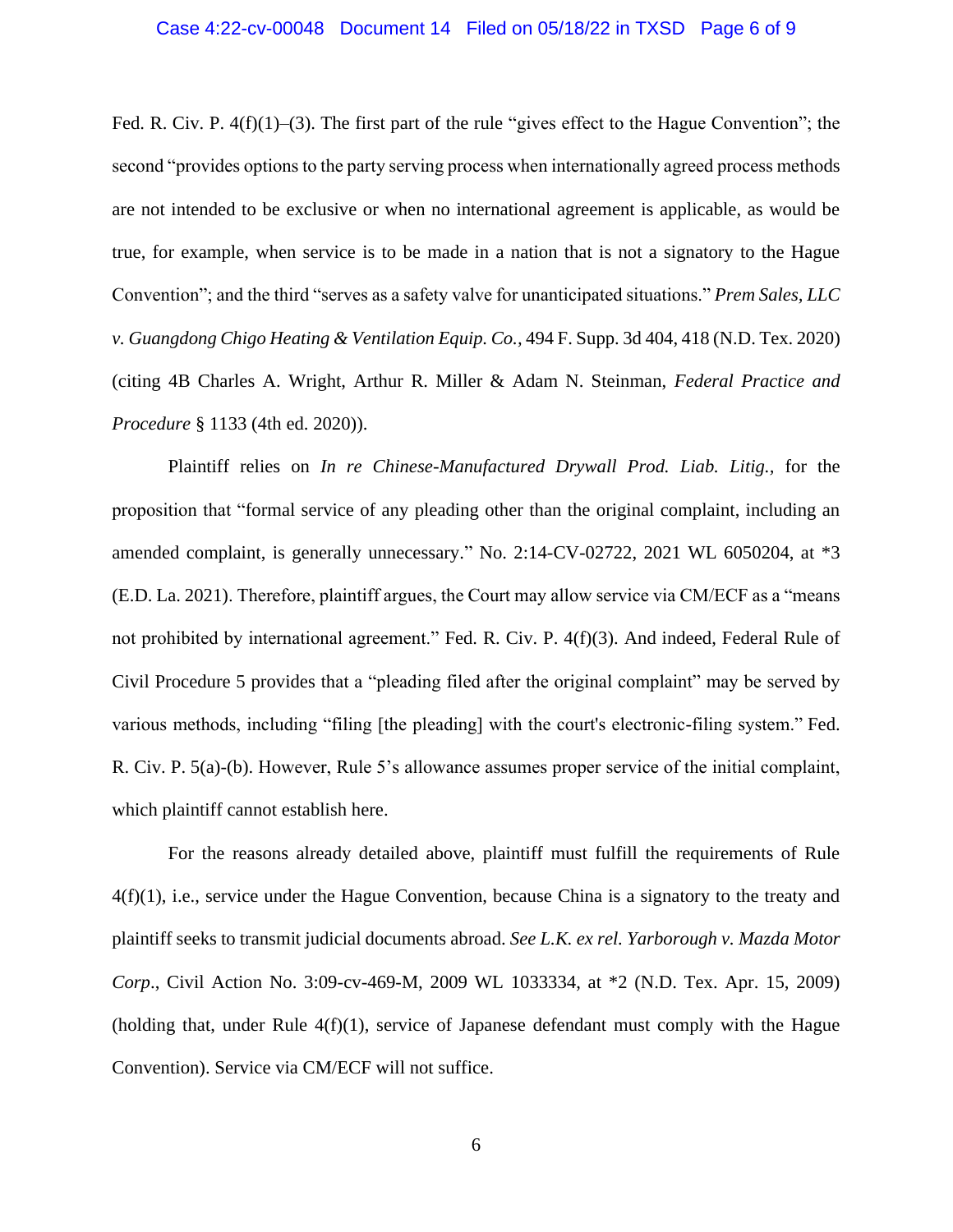#### **2. Email Service**

The question of whether email service is consistent with the Hague Convention, at its core, incorporates a more fundamental inquiry: Does the Hague Convention prohibit all means of service not explicitly authorized by its terms? For the following reasons, the Court answers "yes."

As the Supreme Court has held, the Convention "pre-empts inconsistent methods of service ... [wherever] it applies." *Schlunk*, 486 U.S. at 699. Indeed, the *Schlunk* majority noted that the Hague Convention preempted *notification au parquet*—a French practice "permit[ting] service of process on a foreign defendant by the deposit of documents with a designated local [French] official"—even though *notification au parquet* was not expressly mentioned in the final draft of the Convention. 486 U.S. at 703. In its reasoning, the court relied on the Convention's history, purpose, and specific articles. *Id*. ("There is no question but that the Conference wanted to eliminate notification au parquet.")

When asked whether the Hague Convention automatically allows for service by mail since it does not expressly prohibit such service, the Supreme Court again demurred. In *Water Splash, Inc. v. Menon*, 137 S. Ct. 1504 (2017), the majority held that, while the Convention neither precludes nor affirmatively authorizes service by mail, service by mail is permissible only if two conditions are met: "first, the receiving state has not objected [via Article 10(a) of the convention] to service by mail; and second, service by mail is authorized under otherwise-applicable law." 137 S. Ct. at 1513.

Article 10(a) of the Hague Convention reads, "[p]rovided the State of destination does not object, the present Convention shall not interfere with . . . the freedom to send judicial documents, by postal channels, directly to persons abroad." 20 U.S.T., ART. 10. China has objected to all forms of service that Article 10 could allow.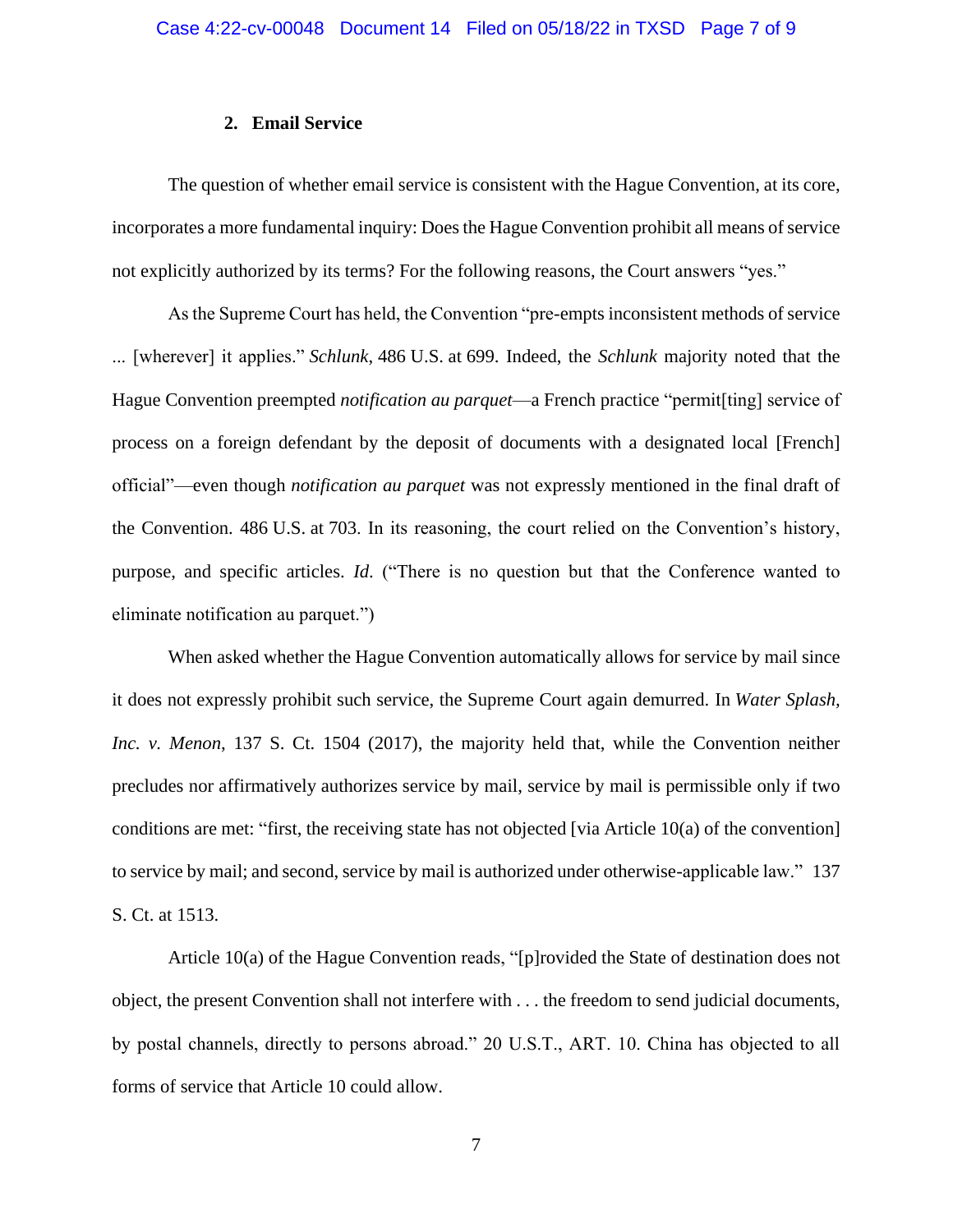### Case 4:22-cv-00048 Document 14 Filed on 05/18/22 in TXSD Page 8 of 9

Several federal district courts have interpreted China's objection to service by "postal channels" to prohibit email service. *See, Guangdonc,* 494 F. Supp. 3d at 417 (citing *Facebook, Inc.*, 480 F.Supp.3d at 987, ("[s]ervice by e-mail on defendants in China is not one of the Hague Service Convention's approved methods of service" and "[t]hus, unless an exception to the Convention applies, service by e-mail on the China-based defendants" is prohibited)); *Anova Applied Elecs., Inc. v. Hong King Grp., Ltd.*, 334 F.R.D. 465, 472 (D. Mass. 2020) (holding "email service on [China-based] defendants is prohibited by the Hague Convention"); *CRS Recovery, Inc. v. Laxton*, No. C 06-CV-7093 CW, 2008 WL 11383537, at \*1–2 (N.D. Cal. Jan. 8, 2008) ("An order allowing email service on a defendant located in China would contravene the [Hague Convention] ....").

Even if China's Article 10(a) objection does not in and of itself prohibit email service, the Court holds that such service is nevertheless proscribed by the Convention because it is inconsistent with the Convention's authorized service methods. In *Anova Applied Electronics, Inc.*, the district court pointed out that Articles 11 and 19 permit signatories to consent, either unilaterally or with another party, to means of service not authorized by the Convention. 334 F.R.D. at 471. Allowing countries to consent to forms of service not authorized by the Convention would "hardly be necessary" if the Convention "generally permitted any means of service ... not explicitly authorized or prohibited by its text." *Id*. at 471–72. The court in *Anova Applied Electronics, Inc.* ultimately concluded that "permit [ting] service by e-mail would bypass the means of service set forth in the Convention." *Id*. at 472; *see also Guangdong*, 494 F. Supp. 3d at 417 (N.D. Tex. 2020).

This Court therefore determines that email service is not permitted under the Convention because it is inconsistent with and not authorized by the Convention's delineated service methods.